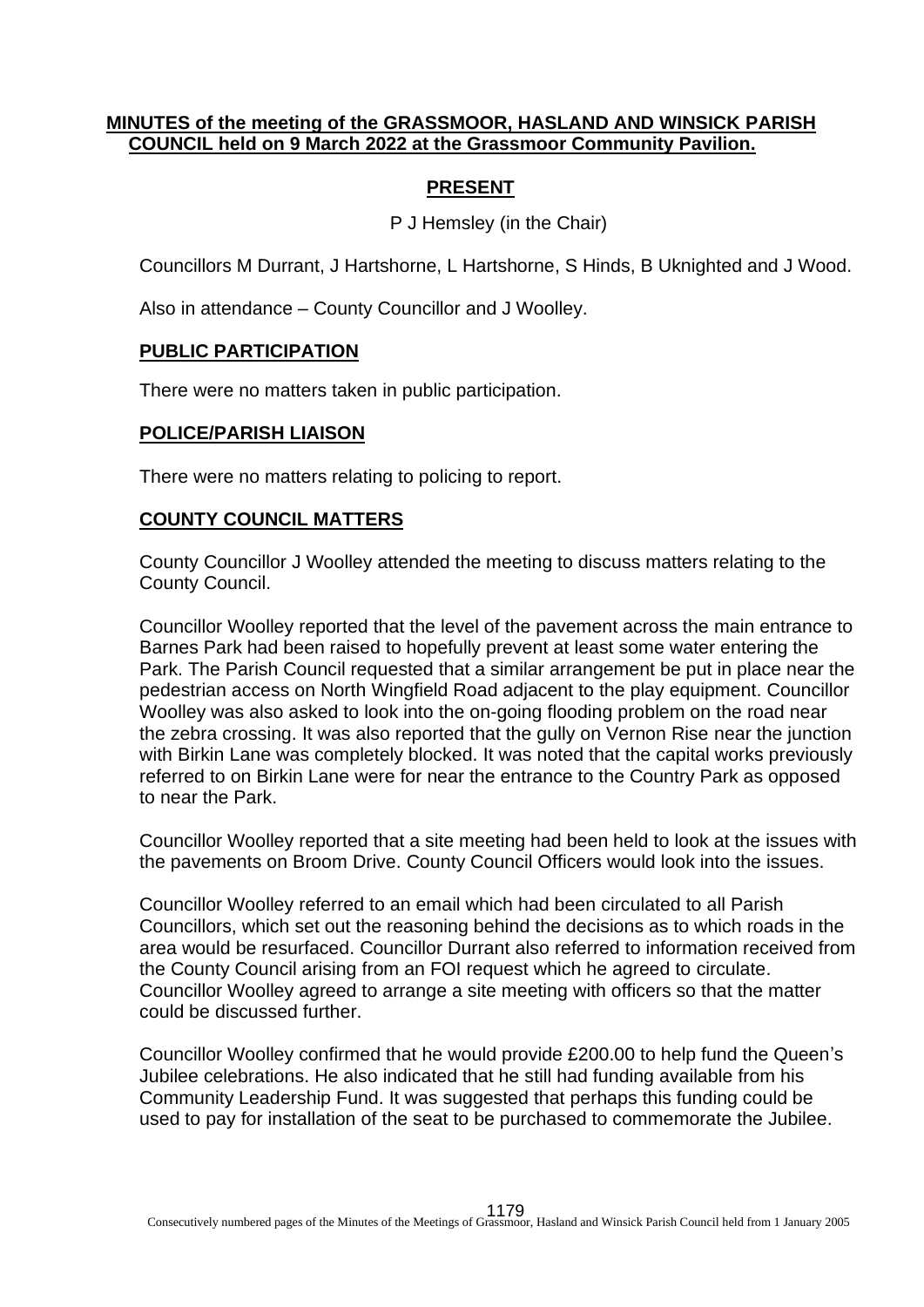## **DISTRICT COUNCIL MATTERS**

Councillor L Hartshorne reported that a planning application had been submitted regarding the provision of parking places on Broom Drive (see also minute no. 3800).

Councillor Hartshorne also referred to the issue of dog fouling around the Opal Street area of Winsick. He and Councillor Durrant had leafletted the area on the matter. The District Council would monitor the area and they had suggested that it would be a good idea to put up a permanent dog fouling sign in the area. The Parish Council agreed to fund this sign.

It was reported that it was the District Parish Liaison meeting on 18 March 2022. It was suggested that for a future meeting an item for discussion could be around how the District Council were ensuring that the services they provided for matters such as park maintenance were as green as possible.

Councillor Hartshorne also referred to a motion to the Council meeting relating to the Councillors Code of Conduct not covering comments and actions in a councillors' private lives.

## **3784. APOLOGIES FOR ABSENCE**

Apologies for absence were received on behalf of Councillors A H Booker, E A Hill, J Marriott and R W Marriott and County Councillor C Cupit.

## **3785. DECLARATION OF MEMBERS INTERESTS**

Councillors L Hartshorne, P Hemsley, S Hinds and J Wood declared personal interests in the item relating to Grassmoor Community Centre as members of the Community Centre Management Committee (Minute no. 3789 refers).

**3786. MINUTES RESOLVED** that the Minutes of the meeting of the Parish Council held on 9 February 2022 be confirmed as a correct record and signed by the Chair.

# **3787. ACCOUNTS FOR PAYMENT**

The Responsible Financial Officer presented for information, details of receipts and payments to 28 February 2022 which showed an overall balance of £133,671.15. The bank reconciliation had been circulated to every member by email.

It was agreed that payments be authorised as detailed below:

|             |                           |                  |                  |              | <b>VAT</b>    |
|-------------|---------------------------|------------------|------------------|--------------|---------------|
| <b>Date</b> | Payee                     | <b>Details</b>   | <b>Reference</b> | <b>TOTAL</b> | <b>Inputs</b> |
|             |                           | Electric work at |                  |              |               |
|             | $01.02.22$   L Hartshorne | Pavilion         | 109BACS          | £150.00      | £0.00         |
| 07.02.22    | ВT                        | Pavilion         | 110DD            | £98.28       | £16.38        |
| 09.02.22    | A Ward                    | Refuse sacks     | 111BACS          | £10.00       | £1.67         |
| 17.02.22    | <b>Business</b>           | Waste water      | 112DD            | £42.70       | £0.00         |

Consecutively numbered pages of the Minutes of the Meetings of Grassmoor, Hasland and Winsick Parish Council held from 1 January 2005 1180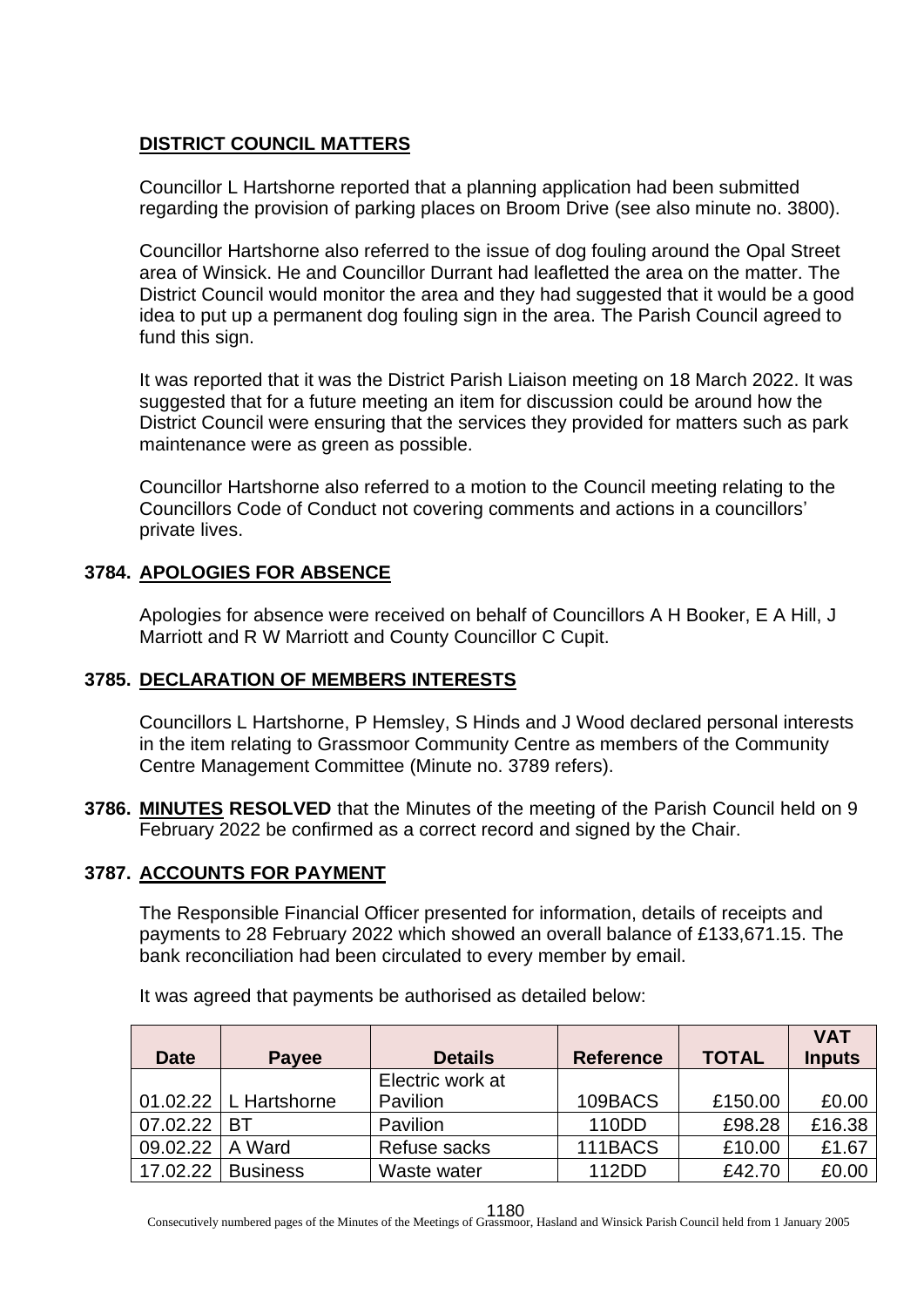|          | <b>Stream</b>         |                           |         |           |         |
|----------|-----------------------|---------------------------|---------|-----------|---------|
| 21.02.22 | R Ackrill             | Mouse & Keyboard          | 113BACS | £22.99    | £0.00   |
|          | <b>NW Security</b>    | <b>CCTV</b> maintenance   |         |           |         |
| 22.02.22 | <b>Systems</b>        | contract                  | 114BACS | £1,662.00 | £277.00 |
| 01.03.22 | <b>Staff Salaries</b> | February                  | 115BACS | £2,030.11 | £0.00   |
| 01.03.22 | <b>HMRC</b>           | <b>PAYE February</b>      | 115BACS | £456.74   | £0.00   |
| 01.03.22 | R Ackrill             | Zoom expenses             | 116BACS | £100.73   | £0.00   |
| 09.03.22 | <b>TV Licensing</b>   | Pavilion TV               | DD      | 41.00     | £0.00   |
| 09.03.22 | <b>NW Security</b>    | <b>CCTV Maintenance</b>   | 117BACS | £216.00   | £36.00  |
| 09.03.22 | J S Marriott          | Postage                   | 118BACS | £7.92     | £0.00   |
| 09.03.22 | BT                    | Pavilion                  | 119DD   | £98.28    | £16.38  |
| 09.03.22 | <b>Metro Rod</b>      | <b>Barnes Park Drains</b> | 120BACS | £108.00   | £18.00  |
| 09.03.22 | <b>R</b> Ackrill      | Laptop                    | 121BACS | £533.99   | £89.00  |

It was noted that National Joint Council had agreed a pay award for public sector employees of 1.75% backdated to 1 April 2021. It was also noted that the National Minimum Wage was increasing by 6.6% to £9.50 per hour with effect from 1 April 2022.

**RESOLVED** to (a) note the report;

(b) agree the bank reconciliation and the summary of receipts and payments to 28 February 2022; and

(c) approve the payment of accounts as detailed above.

### **3788. CHAIR'S ANNOUNCEMENTS**

There were no Chair's announcements.

### **3789. GRASSMOOR COMMUNITY CENTRE**

The Clerk reported that Michelle Woodall had started work as Community Facilities Manager on 8 March 2022. The Clerk had purchased a laptop for Michelle in order to ensure that she was able to work as flexibly as possible. Interviews for the cleaner's post would be held as soon as possible.

There was no further news to report on the proposed sale of the Little Learners.

**RESOLVED** to note the report.

#### **3790. BARNES PARK AND WINSICK PARK**

The Clerk reported that he had Councillor L Hartshorne had met with Jack Beardsmore the new District Council Streetscene Co-ordinator for the area. It was a positive meeting and a way forward was agreed on the outstanding maintenance and other works identified in Barnes Park.

The Clerk agreed to remind Philip Heath to cut back further the hedging and trees along the boundary on Norfolk Avenue.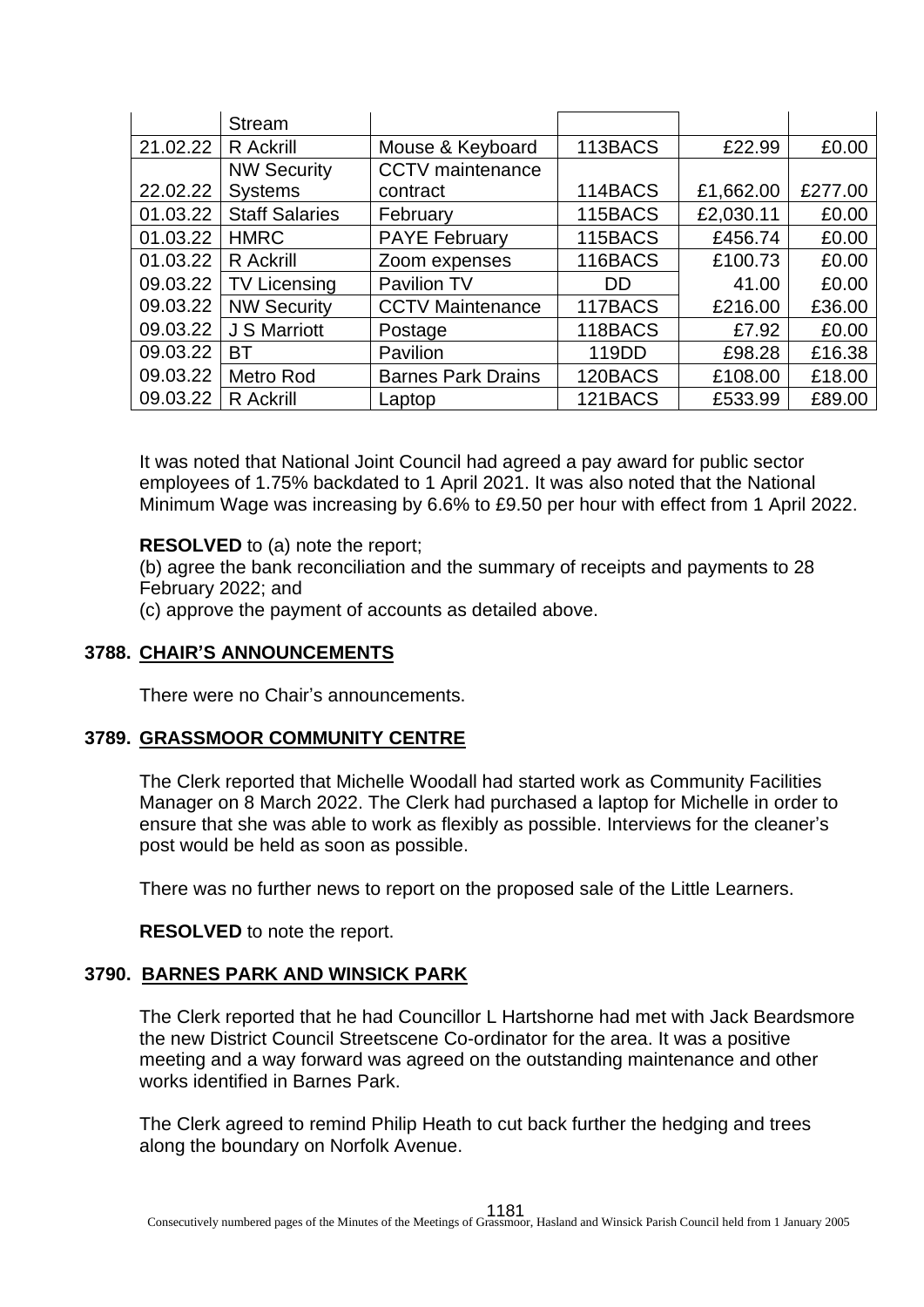With regard to the flooding problems in the Park, the Clerk reported that MetroRod had agreed to survey the layout and condition of the drains in the Park including the exploratory dig around the area where the water was entering the Park. As previously mentioned, alleviating the road flooding issues outside the School and raising the pavement near the other North Wingfield Road entrances to the Park would hopefully improve the situation. It was also agreed in principle, that if there were future incidents of flooding, that the Parish Council could cover the costs of clearing the mud etc from neighbouring properties affected.

It was also noted that many of the residents had over the years removed the hedging along the Durham Avenue border to the Park. It was agreed that advice be sought regarding planting low level hedging along the boundary to help hold the water in the Park.

The Clerk reported that a site meeting had been held to look at the provision of new play equipment in Winsick Park. Unfortunately however, the ground was extremely wet and boggy and it was not considered feasible to put new equipment in the Park. It was noted that there was a new play area provided on the new estate.

It was agreed that alternative uses for the Park such as a wildlife area/trail be explored further, possibly as part of a community project.

**RESOLVED** to (a) note the report;

(b) note that MetroRod would be undertaking a survey of the drains in the Park;

(c) agree in principle to cover the costs of clearing mud etc from properties affected by the flooding;

(d) seek advice regarding the planting of low-level hedging along the Durham Avenue boundary to the Park; and

(e) explore alternative uses for Winsick Park such as a wildlife area/trail.

## **3791. CCTV**

The Clerk reported that NW Systems had undertaken the annual maintenance visit last week. They had also fitted the SD cards to the cameras at the Pavilion.

The Clerk had contacted ASI regarding using SD cards in the cameras at Winsick which may be a more cost-effective option. ASI considered that accessing footage would be very difficult using SD cards. The Clerk agreed to look at alternative providers for the scheme but did point out that other than ASI, he had previously failed to find a company prepared to take on the scheme.

**RESOLVED** to note the report.

#### **3792. MILL LANE ALLOTMENTS**

There were no matters relating to Mill Lane Allotments to report.

**RESOLVED** to note the report.

#### **3793. GILL LANE ALLOTMENTS**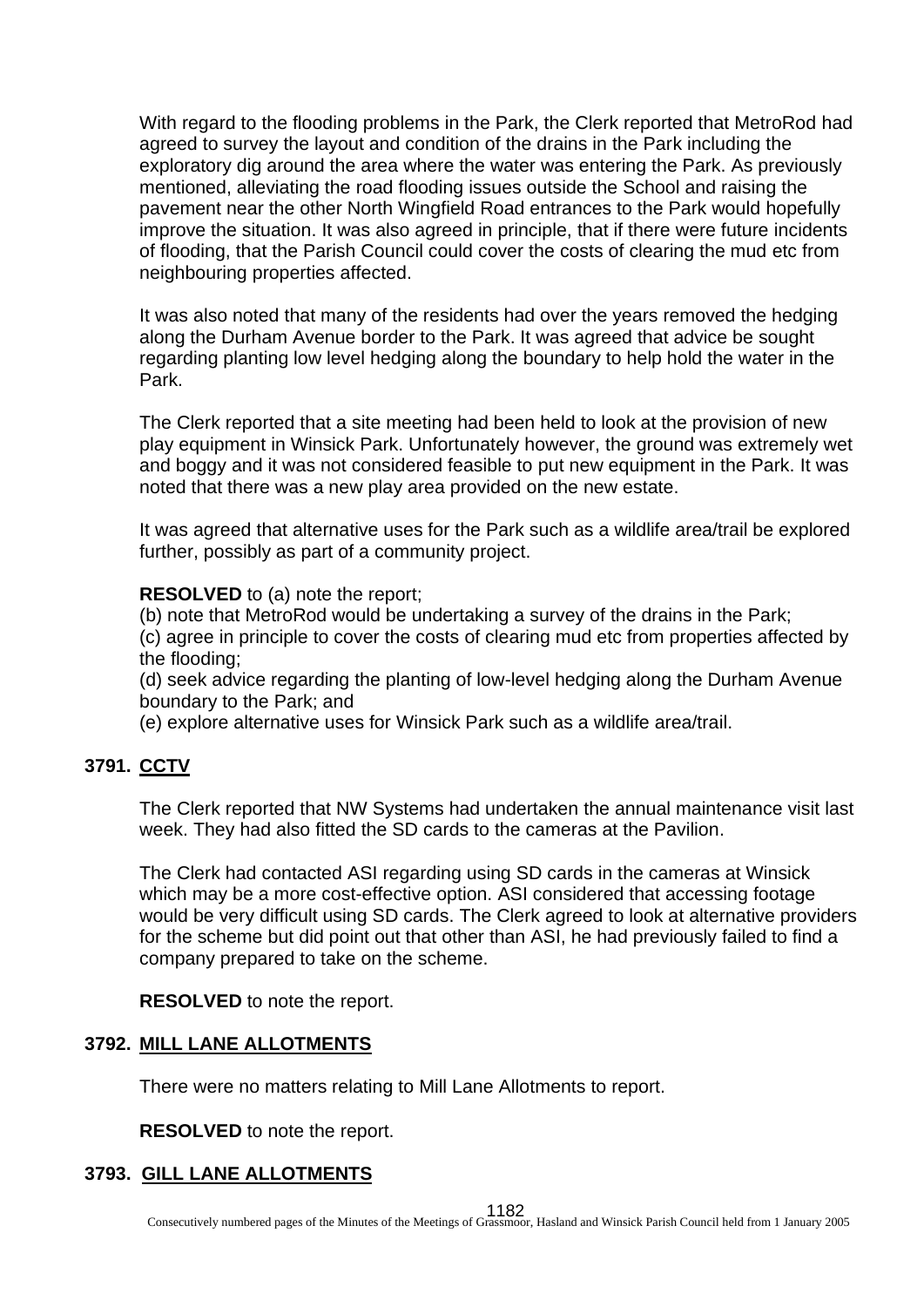There were no matters relating to Gill Lane Allotments to report.

**RESOLVED** to note the report.

#### **3794. GRASSMOOR LAGOONS, AVENUE WASHLANDS AND COUNTRY PARK**

It was reported that the Lagoons link path was not in a very good condition. As a result, the County Council and the Green and Open Spaces Working Group were seeking to sort funding to improve the condition. It was also hoped to extend the pathway from the woodland area to connect to main pathway.

It was planned to have a memorial bench at the viewing area at the top of the Lagoons and a litter pick was being arranged.

It was noted that the pathway at the Corbriggs end of the Park had been washed away during the recent bad weather. It had been replaced by a tarmac path.

The Don Valley River Catchment Trust were actively seeking alternative providers to produce the drawings for the proposed wetland area.

The Derbyshire Wildlife Trust were holding a Avenue Washlands Nature Reserve Open Day on Saturday 9 July 2022.

**RESOLVED** to note the report.

#### **3795. BIG LOCAL**

It was reported that the Big Local Open Forum was to be held on Saturday 19 March at the Grassmoor Community Centre.

**RESOLVED** to note the report.

#### **3796. BARNES PARK PROJECT**

The Clerk reported that he had attended the meeting of the Big Local Partnership Board on 17 February to present the revised 5-Year Business Plan. The Plan had been well received by members of the Board and it had been agreed that it be reviewed again after 12 months in 2023.

The issue with the solar panels had still not been resolved although it was hoped this would be sorted in the near future.

It was noted that the final contractual snagging meeting was due to be held at the end of March. It was agreed that either The Old Know or Rykneld be engaged to provide specialist advice.

#### **RESOLVED** to (a) note the report; and

(b) engage either The Old Know or Rykneld be engaged to provide specialist advice to the snagging meeting.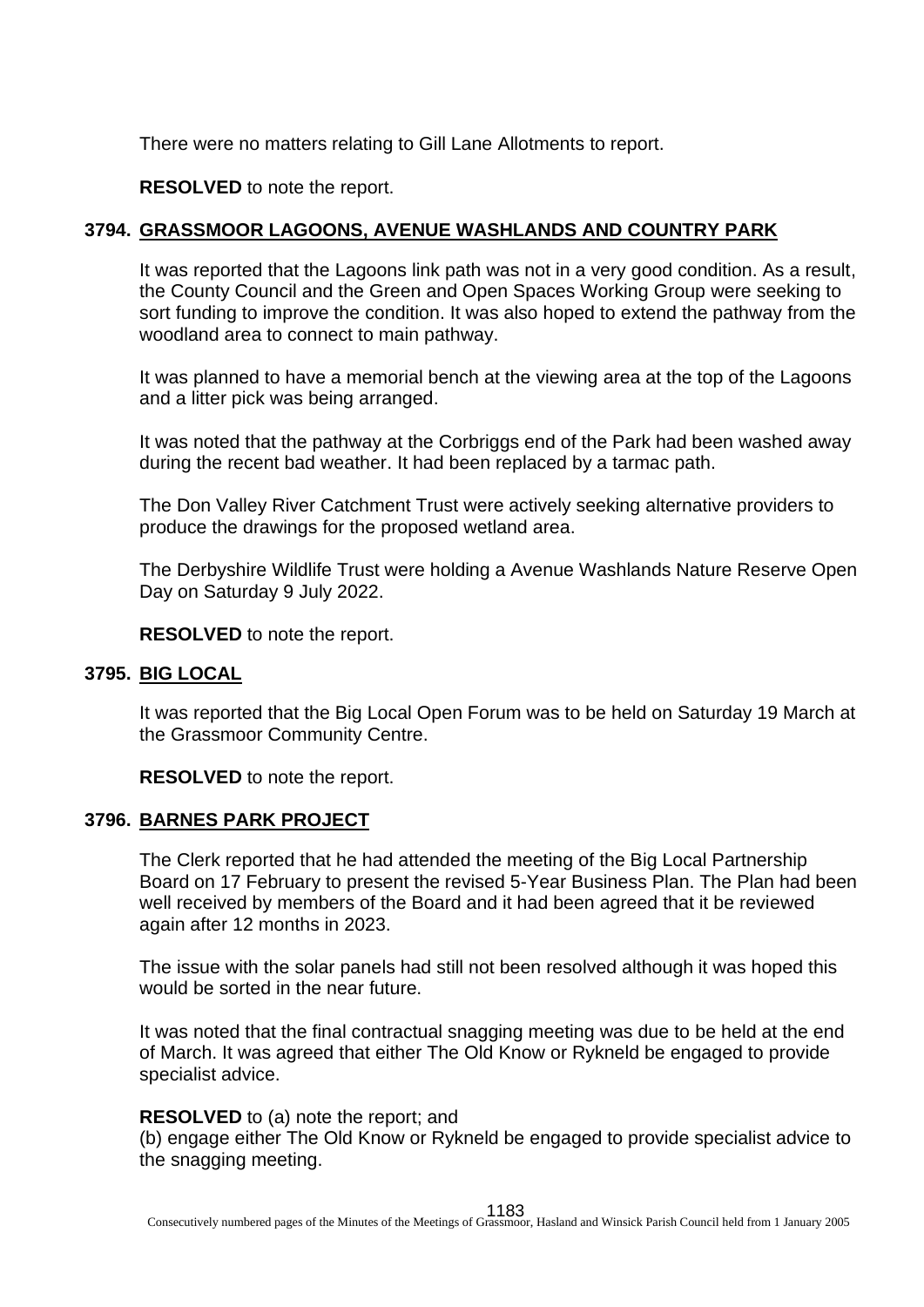### **3797. CLIMATE CHANGE EMERGENCY**

The Clerk reported that a meeting had been held with the Friends of North East Derbyshire Climate Change Action Group to discuss the Parish Council's response to the Climate Change emergency. The meeting was very positive and it was agreed that the Parish Council's Climate Change Action Plan was a good starting point for further development work in the field. The key points arising from the meeting were:

• The Parish Council should wherever possible, lead by example and demonstrate leadership in its actions and policies such as using green energy suppliers.

• The Parish Council should provide practical information and where possible, advice to the local community on climate change issues.

• The Parish Council should use events to promote climate change issues.

• The Parish Council should seek to engage with the wider community including schools and local businesses. This included establishing a wider community action group as well as specific community projects.

• The Parish Council should look to appoint Community Champions for specific subject areas such as parks and allotments.

• The Parish Council should challenge suppliers such as the District Council for park maintenance on what they are doing for climate change and where possible appropriate provision should be made in contracts.

**RESOLVED** to note the report.

#### **3798. ADDITIONAL LIGHTING - DOCTORS PATH**

The Clerk reported that a response was awaited from Rykneld regarding the additional lighting on the path.

**RESOLVED** to note the report.

#### **3799. QUEEN'S PLATINUM JUBILEE**

The Clerk reported that Big Local had arranged meetings to discuss arrangements to celebrate the Jubilee in Barnes Park on 2 June. For the purposes of insurance, it had been agreed that the Parish Council would be the responsible body for the event. The Clerk had taken advice from the Parish Council's insurers and it was unlikely that there would be an additional premium for the event.

It was agreed that the Clerk order a seat from Fabrications North East Limited in the sum of £1,250.00 with the colours to be purple and black. The Clerk would investigate a seat that could be located in Winsick Park.

The Clerk would arrange for the hanging baskets to be coloured red, white and blue. It was also suggested that the planted area near the Doctor's Surgery to be planted out in the design of a Union Jack. The Clerk would investigate this further.

**RESOLVED** to (a) note the report;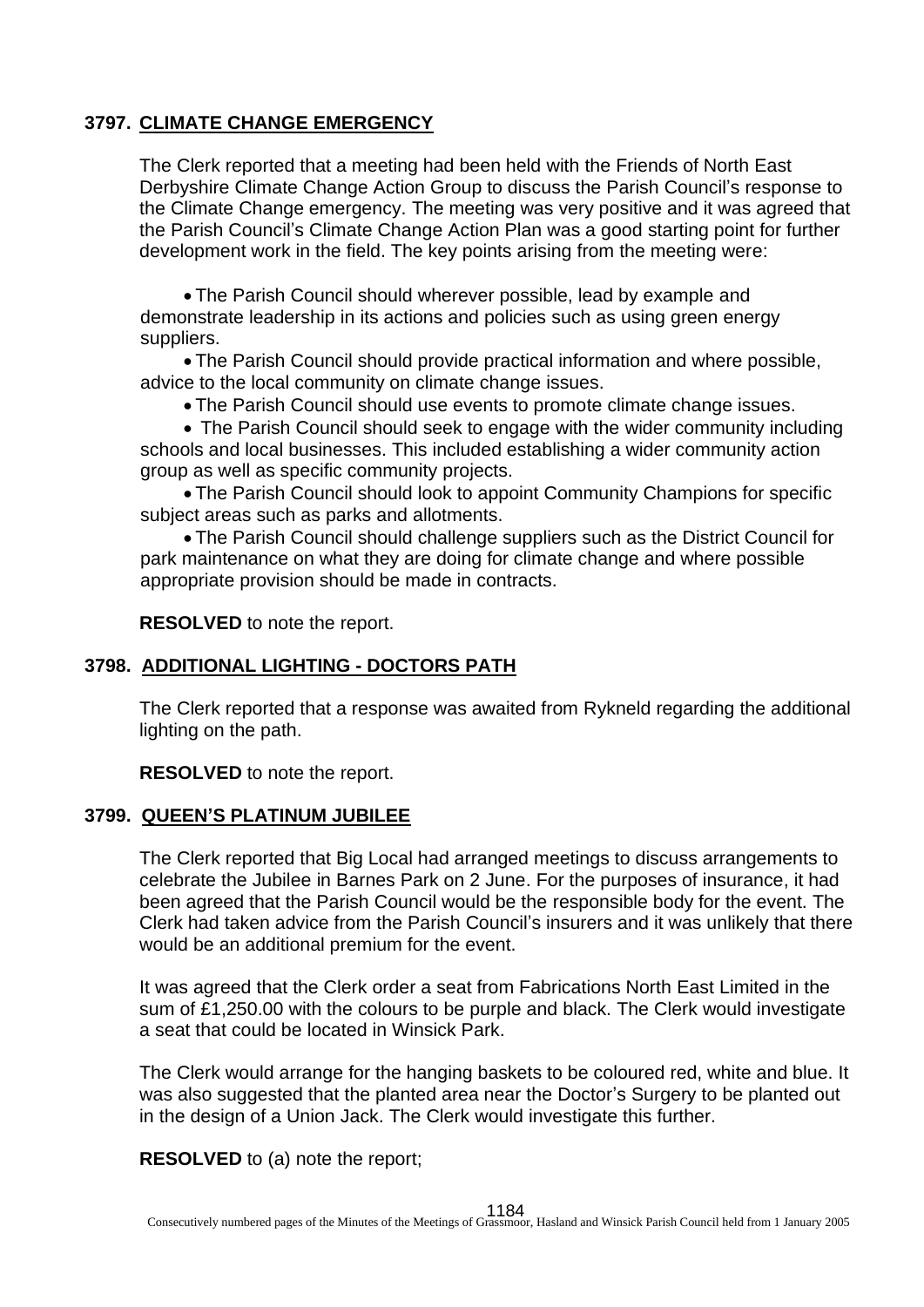(b) agree to purchase a bench from Fabrications North East Limited in the sum of £1,250.00;

(c) explore the options for a bench to be located in Winsick Park; and

(d) arrange for the hanging baskets to be coloured red, white and blue and to explore the planting of the area near the Doctor's Surgery.

## **3800. PLANNING MATTERS**

| <b>Application No.</b>                          | <b>Description</b>                               | <b>Comments/objections/material</b><br>considerations         |  |  |
|-------------------------------------------------|--------------------------------------------------|---------------------------------------------------------------|--|--|
| 21/01499/FLH                                    | Single storey side<br>extension.                 | This application had been<br>conditionally approved.          |  |  |
| 18 Frederick<br><b>Street</b>                   |                                                  |                                                               |  |  |
| Mr J Caddick                                    |                                                  |                                                               |  |  |
| 21/01470/FL                                     | Provision of 22 parking<br>places                | This Parish Council had no<br>objections to this application. |  |  |
| Land to West of<br>90-100 Broom<br><b>Drive</b> |                                                  |                                                               |  |  |
| <b>NEDDC</b>                                    |                                                  |                                                               |  |  |
| 21/0015/FLH                                     | Proposed single storey<br>extension              | This Parish Council had no<br>objections to this application. |  |  |
| 33 Durham                                       |                                                  |                                                               |  |  |
| Avenue                                          |                                                  |                                                               |  |  |
| Mr S Allen                                      |                                                  |                                                               |  |  |
| 21/01320/FL                                     | Change of use and<br>extension of vehicle repair | This Parish Council had no<br>objections to this application. |  |  |
| <b>Woodleigh Garage</b>                         | garage and storage<br>premises                   |                                                               |  |  |
| Mr J Elliott                                    |                                                  |                                                               |  |  |
|                                                 |                                                  |                                                               |  |  |

**RESOLVED** to note the report.

**3801. EXCLUSION OF THE PUBLIC RESOLVED t**hat under Regulation 4 (2)(b) of the Local Authorities (Executive Arrangements) (Meetings and Access to Information) (England) Regulations 2012, the public be excluded from the meeting for the following items of business on the grounds that in view of the nature of the items of business, that if members of the public were present, exempt information as defined in Paragraph 1 of Part 1 of Schedule 12A to the Local Government Act 1972 would be disclosed to them.

#### **Summary of proceedings conducted after the public had been excluded from the meeting**